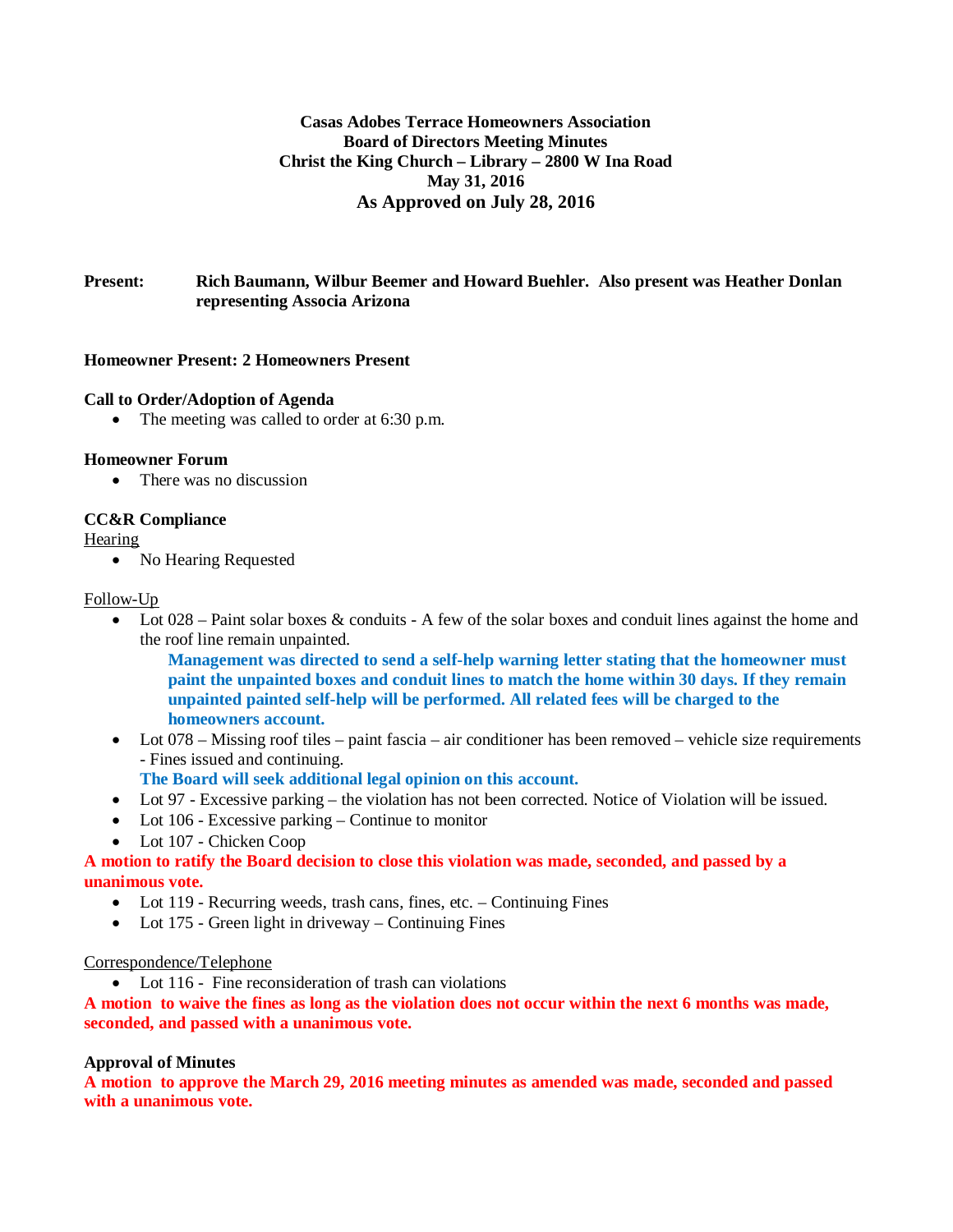• The Board questioned the accuracy of the March 1, 2016 ACC Minutes.

**A motion to adopt the March 1, 2016 and the April 5, 2016 ACC minutes as presented was made, seconded and passed with an unanimous vote.**

## **Financial Report**

• The March 31, 2016 and the April 30, 2016 were provided for review. **Management was directed to waive all balances under \$10.00. Management was directed to research how late notices are being issued. It is noted that some homeowners are still at a 1st Notice after several months.**

## **Officer, Committee and Management Reports**

Officers Reports

• No Report

# ACC

The Board asked the ACC Chair if the ACC would like an updated list of lots affected by wall/property line setback issue.

## Landscape

• No report

## Website

• No Report

Associa Arizona Management Report

The 2016 Legislative Update from Carolyn Goldschmidt was provided for review. **Management was directed to provide the version prepared by from Jason Smith containing information on new legislation.**

# **Old Business**

Bid Approval - Repair Fence

- During a recent basin tour it was determined that the chain link fence and the barb wire was in need of repair.
- The Board discussed the possibility of being held liable for any injuries

## **A motion to approve the proposal from Schuster Company in the amount of \$750.00 to repair fence was made, seconded, and approved by unanimous vote**

## Bid Approval - Repair Planter wall on North Calle Lucinda

- · The Board discuss the recent findings that the planter box along the wall of Calle Lucinda has begun to crack.
- The Board determined that the cracks are not significate for repairs at this time

## **New Business**

Billing Statement

- · A draft of the semi-annual billing statement was provided for review.
- The mailing will include an application for homeowner to volunteer for the Board.
- · Board members were asked if they have any suggestions on community updated to be provide on the statement